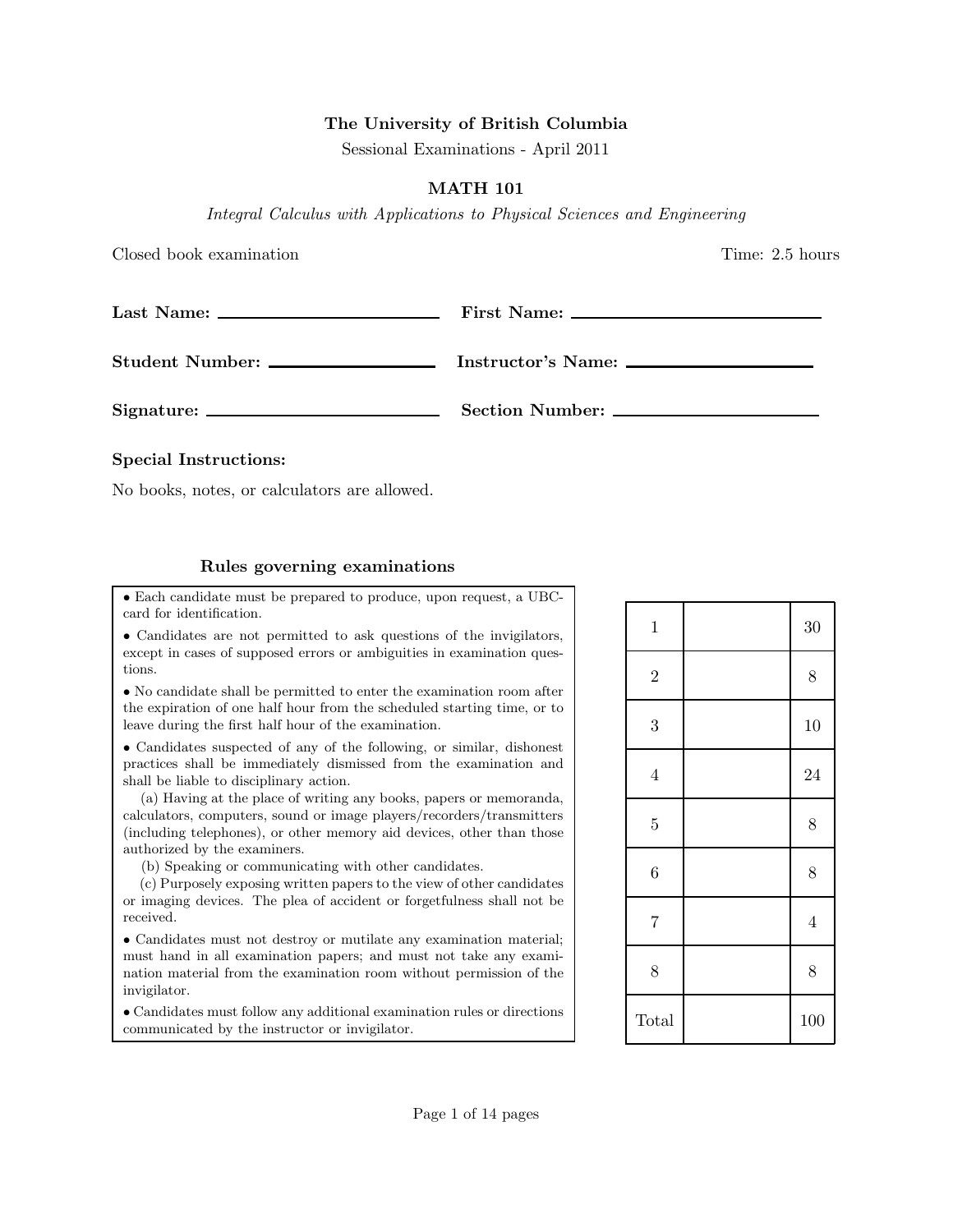[30] **1. Short-Answer Problems**. Put your answer in the box provided but show your work also. Each question is worth 3 marks, but not all questions are of equal difficulty. Full marks will be given for correct answers placed in the box, but at most 1 mark will be given for incorrect answers. Simplify your answers as much as possible in this question.

(a) Evaluate the definite integral:

$$
\int_{-1}^{0} x^2 \sqrt{1+x^3} \, dx.
$$

| Answer: |  |  |
|---------|--|--|
|         |  |  |
|         |  |  |

(b) Find the derivative  $f'(t)$ , if

$$
f(t) = \int_{t^4}^2 \sqrt{1 + x^3} \, dx.
$$

Answer:

(c) Find the average value of the function on the given interval:

 $f(x) = xe^x$ , [0, 2].

Answer: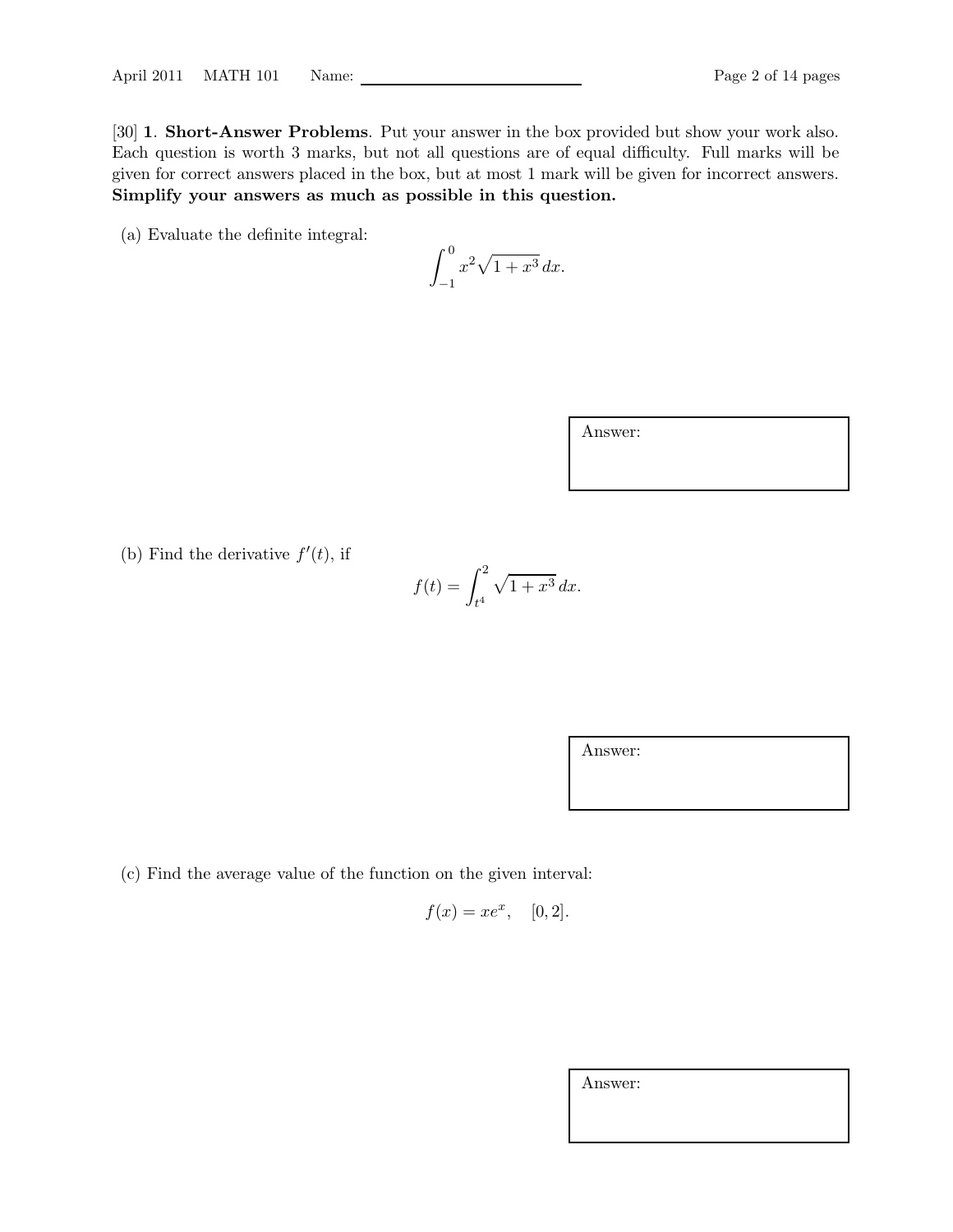(d) A tank in the shape of a cube with edges 2 ft long is filled with a fluid that weighs  $50 \text{ lb/ft}^3$ . Find the hydrostatic force, in lb, against one of the vertical sides of the tank.

Answer:

(e) Determine whether the sequence is convergent or divergent. In case it is convergent, compute its limit:

| $\sin(n)$ |  |
|-----------|--|
| $\ln(n)$  |  |

Answer:

(f) Determine whether the series is convergent or divergent. In case it is convergent, compute its sum:

$$
\sum_{n=1}^{\infty} \frac{7 \cdot 3^{2n-1}}{10^n}.
$$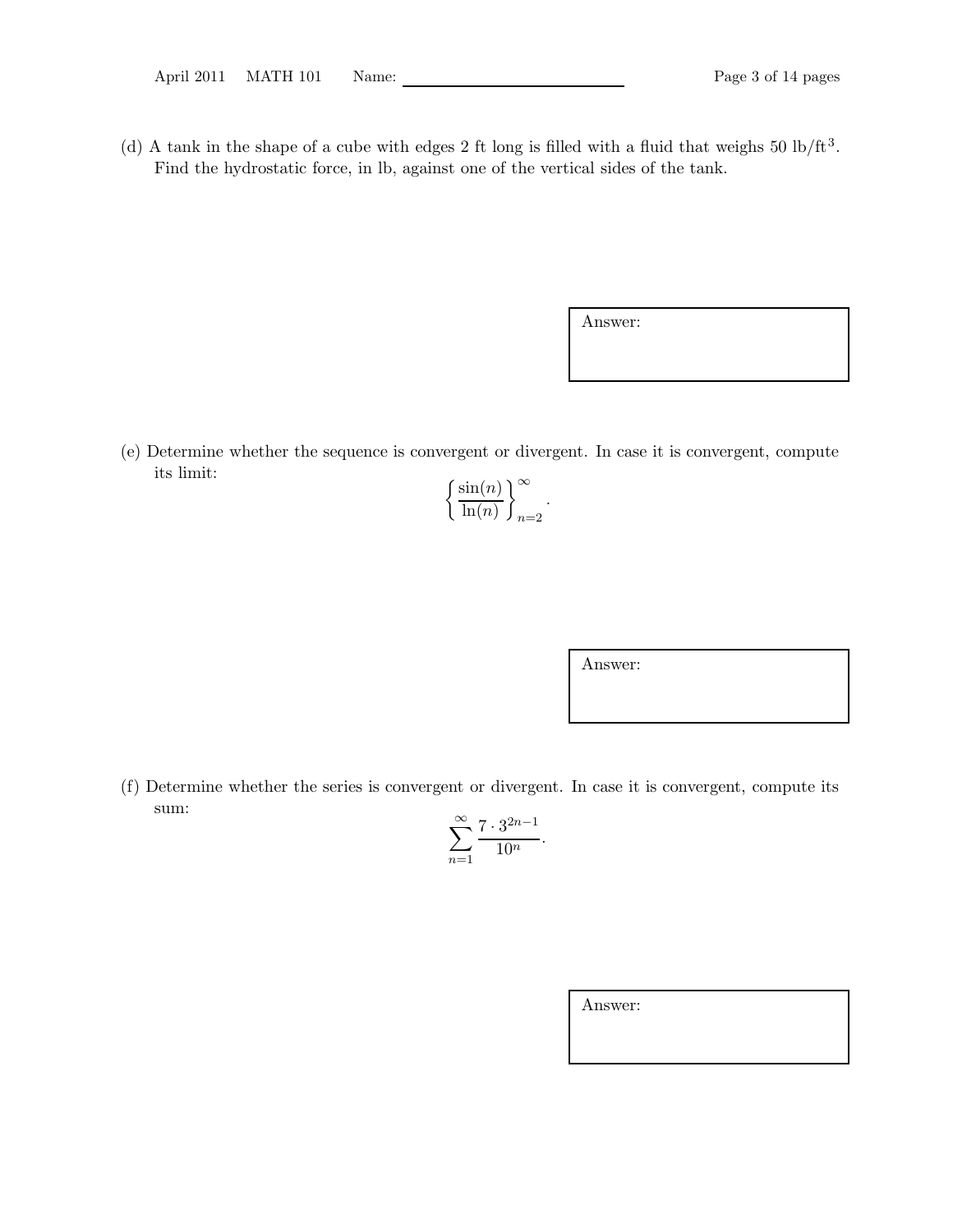(g) How many terms of the convergent series  $\sum_{n=1}^{\infty} n^{-3}$  are needed to ensure that the sum is accurate to within  $\frac{1}{20000}$ ?

Answer:

(h) Find all real numbers  $p$  so that the series is convergent:

$$
\sum_{n=1}^{\infty} (-1)^{n-1} \frac{1}{n^p} = 1 - \frac{1}{2^p} + \frac{1}{3^p} - \frac{1}{4^p} + \dots
$$

Answer:

(i) Determine whether the series is absolutely convergent, conditionally convergent, or divergent:

$$
\sum_{n=0}^{\infty} \frac{(-2011)^n}{n!}.
$$

Answer:

(j) Find the first three nonzero terms of the Maclaurin series (power series in  $x$ ) for

$$
f(x) = x^3 \sin(x^3).
$$

Answer: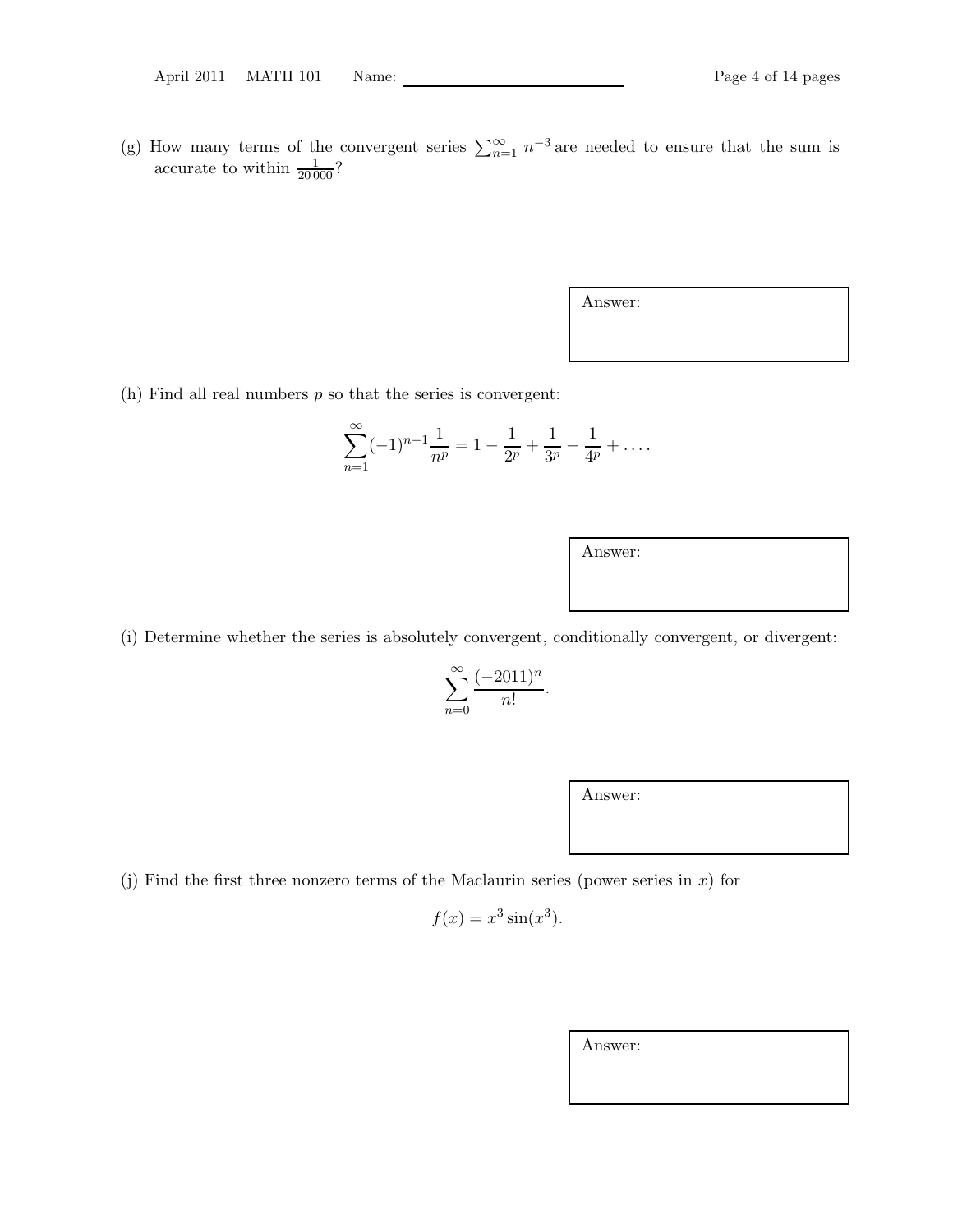Full-Solution Problems. In questions 2–8, justify your answers and show all your work. If a box is provided, write your final answer there. Unless otherwise indicated, simplification of answers is not required in these questions.

[8] **2.** (a) Find the total area of the finite plane region lying between the curves  $y = x$  and  $y = x<sup>3</sup>$ .

(b) Consider a solid whose base in the xy-plane is the finite region bounded by the curves  $y = x^2$ and  $y = 2 - x^2$ . The cross sections of the solid perpendicular to the x-axis with one side in the xy-plane are squares. Find the volume of this solid.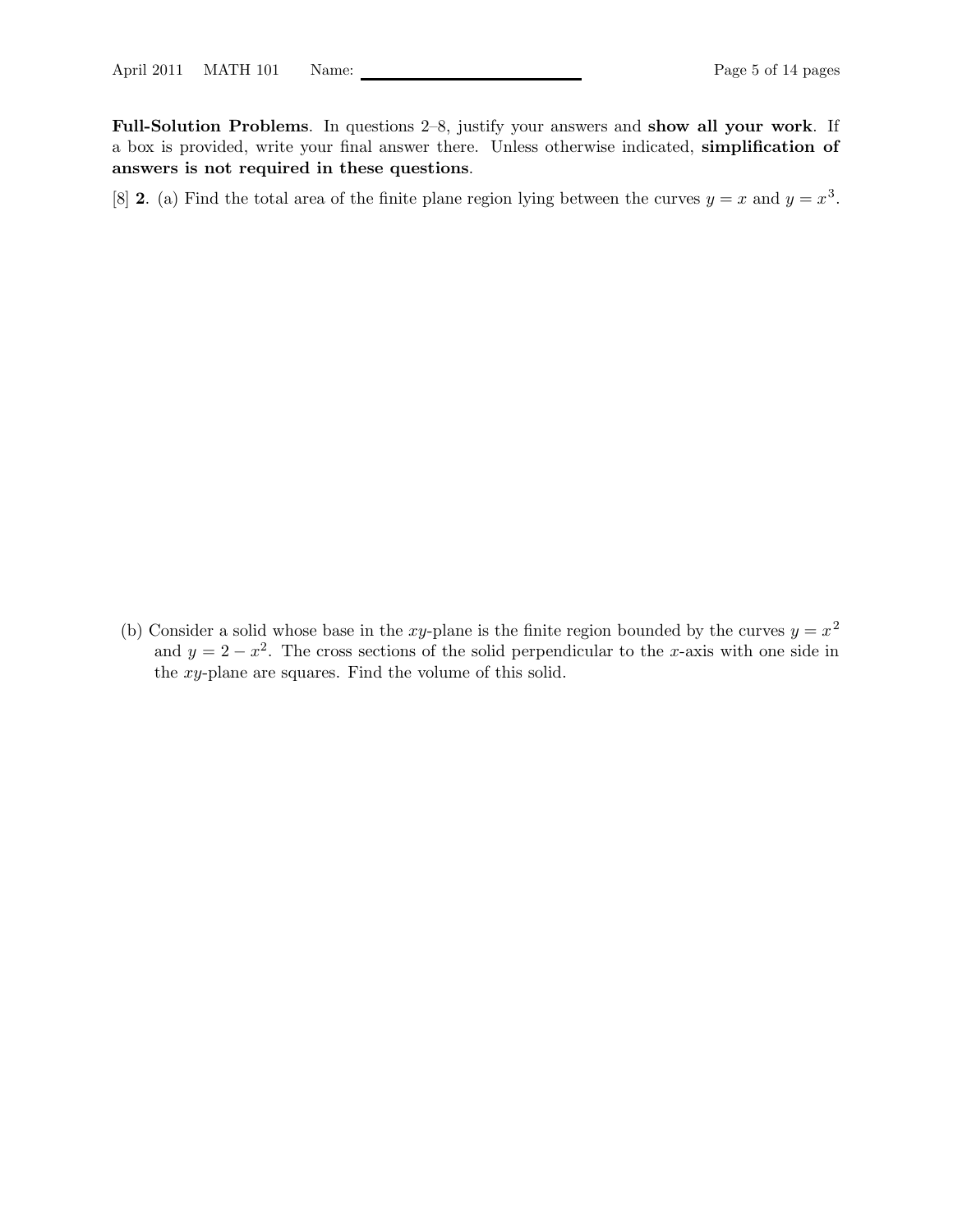[10] 3. (a) A tank in the shape of a vertical circular cylinder 2 m high and with radius 0.5 m is filled with a fluid that has density  $1000 \text{ kg/m}^3$ . Write a definite integral that gives the work, in Joules, required to pump all the fluid to the level of the top of the tank. For acceleration due to gravity, use  $g = 9.8 \text{ m/s}^2$ . Do not evaluate the integral.

(b) Find the centroid of the finite region in the plane bounded by the x-axis and the curve  $y = 1 + \sin x$ , for  $-\frac{\pi}{2} \le x \le \frac{\pi}{2}$ .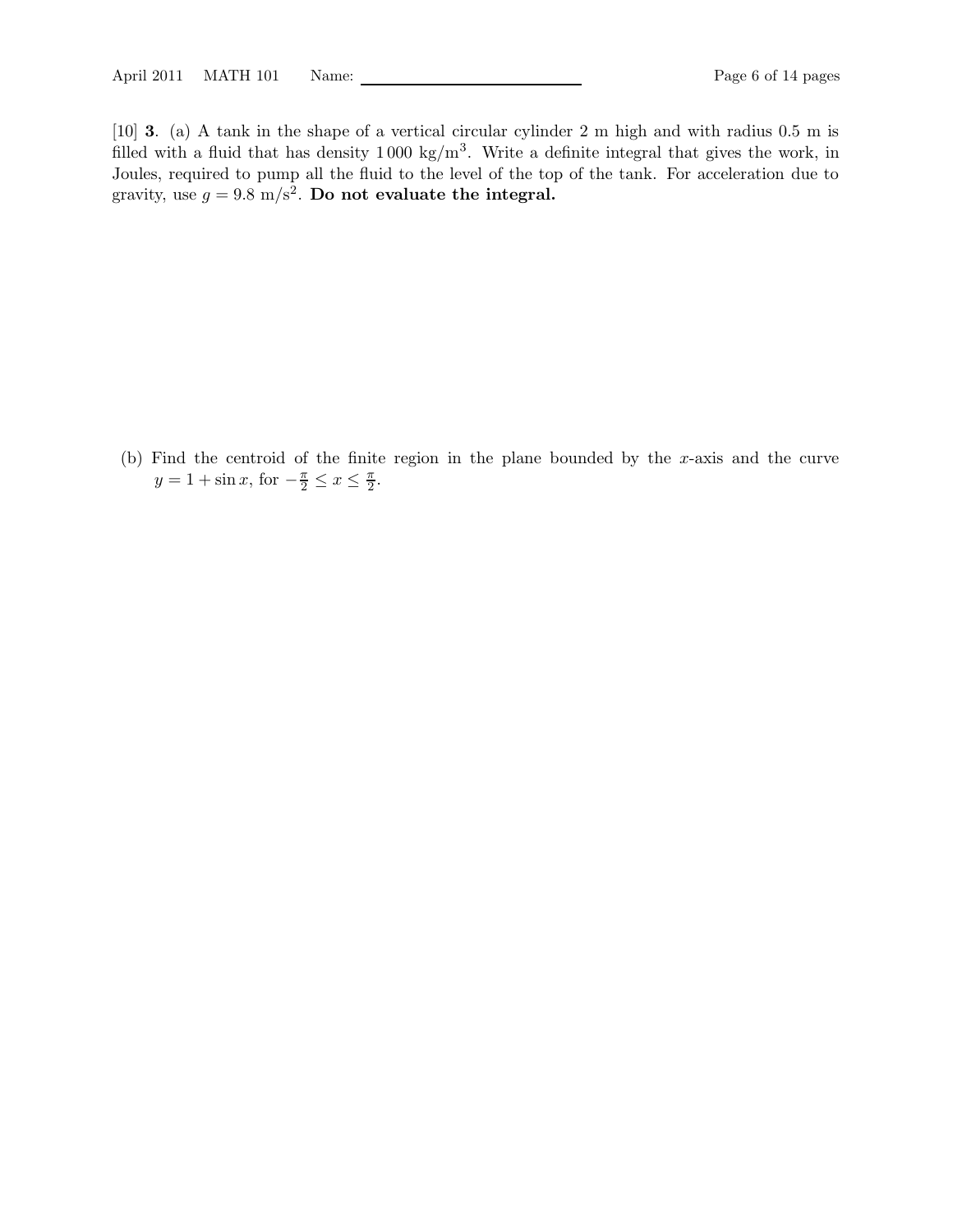(Blank page for calculations.)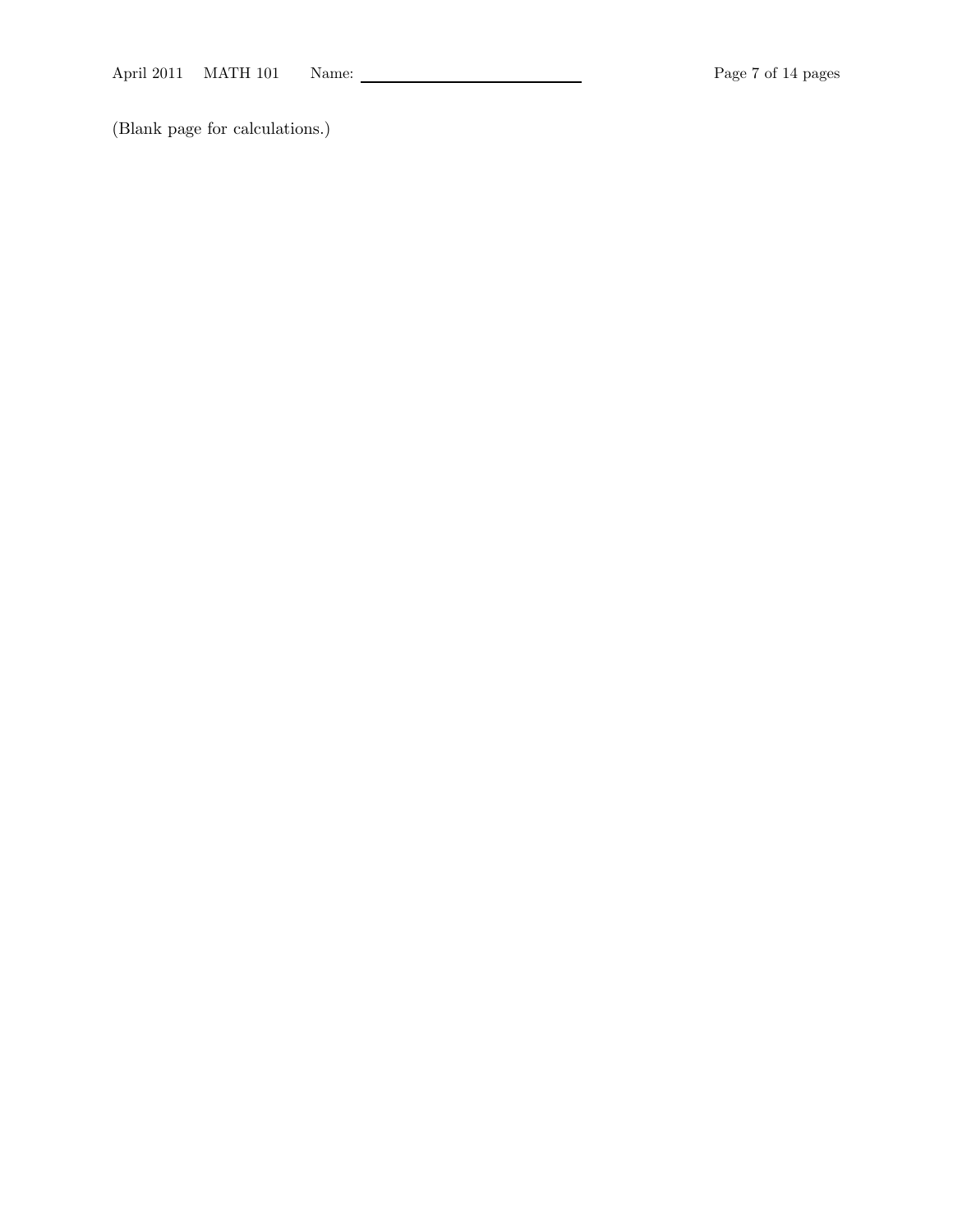[24] **4.** (a) Evaluate the integral (*hint:* put  $u = \sqrt{x}$ )

$$
\int \frac{\sqrt{x}}{x-1} \, dx.
$$

(b) Evaluate the integral

$$
\int x^3 \sqrt{1+x^2} \, dx.
$$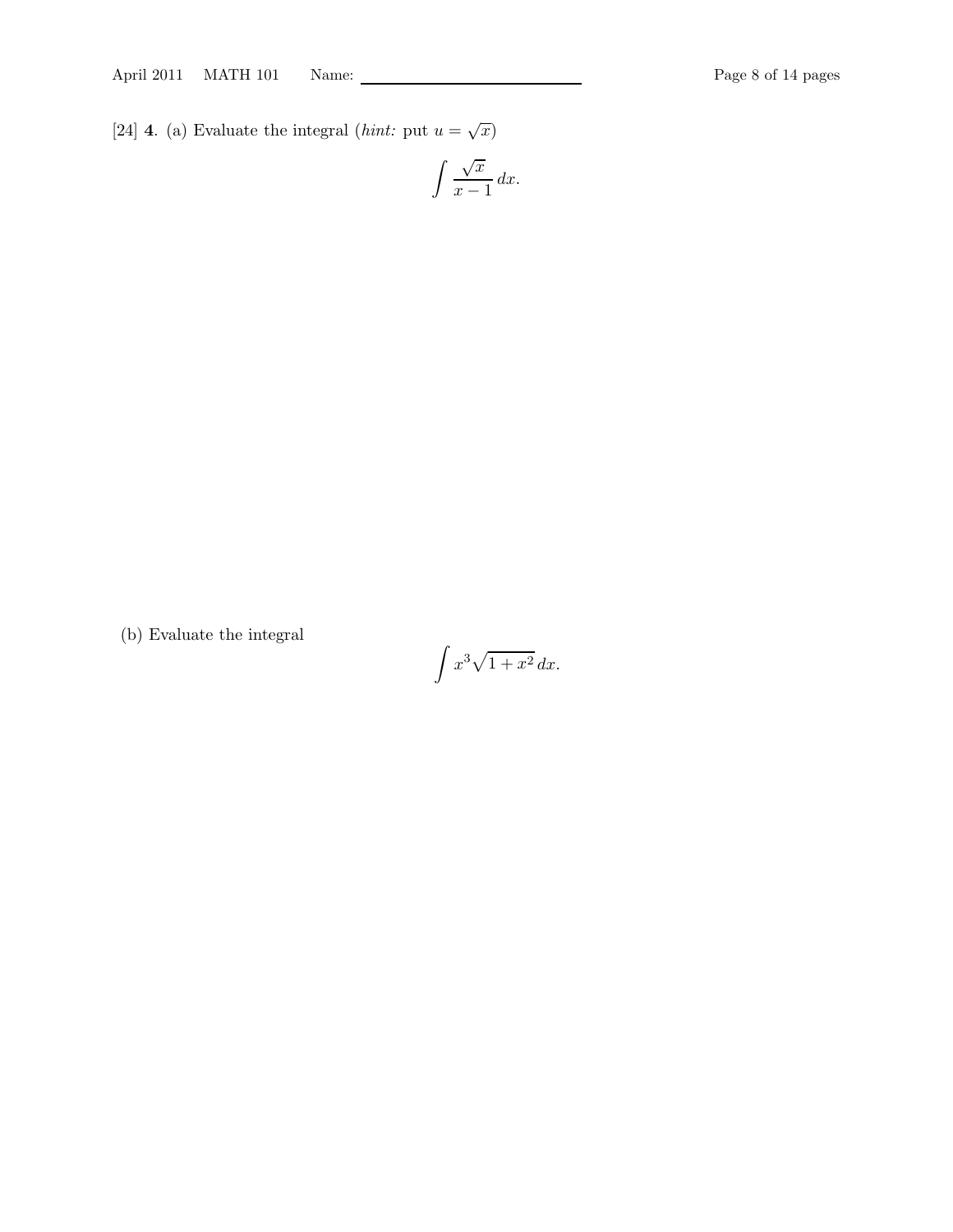(c) Determine whether the following improper integral is convergent or divergent. Remember to justify your answer:  $\sim$ 

$$
\int_1^\infty \frac{\sqrt{x}}{x^2 + x} \, dx.
$$

(d) Determine whether the following series is convergent or divergent. Remember to justify your answer:

$$
\sum_{n=2}^{\infty} \left(\frac{1}{\ln n}\right)^2 \frac{1}{n}.
$$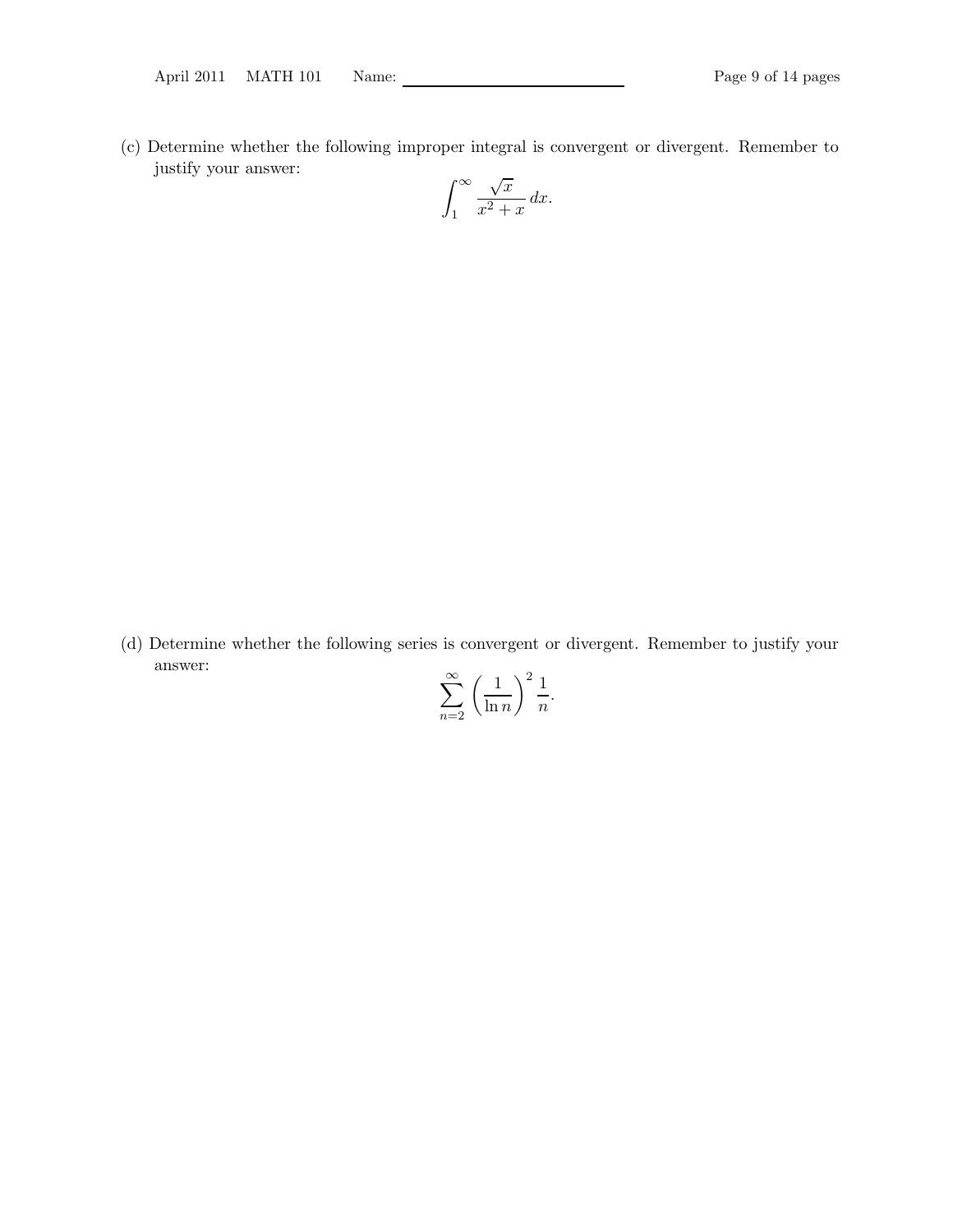[8] 5. Bird-Bath and Beyond Incorporated is famous for its Quetzal attracting bird-feeder solution made from water, honey and cane-sugar.

To make their solution, both honey and a cane-sugar solution are poured into a 200  $\ell$  mixing tank. The honey is poured in at a rate of 1  $\ell$  per minute while the sugar solution is poured in at 9  $\ell$  per minute. Note that  $1 \ell$  of honey contains 1 kg of sugar, while the cane-sugar solution contains 100 g of sugar per  $\ell$ .

Unfortunately today there is a problem with the mixing tank. It was thoroughly cleaned and is initially filled with pure water, but main valve was broken and the water cannot be drained. When the mixing process is started, the honey and sugar-solutions are poured into the tank, and the excess fluid flows out of an emergency valve at 10  $\ell$  per minute and onto the floor.

You should assume that the solutions mix immediately and thoroughly in the tank.

- (a) Give a differential equation that is satisfied by the amount of sugar in the tank after time  $t$ .
- (b) How much sugar is in the tank after time  $t$ ?
- (c) The bird feeder solution can only be sold if there is at least 30 kg of sugar in the 200  $\ell$  tank. If the flow of sugar solution and honey is switched off after 20 minutes, can the result be sold?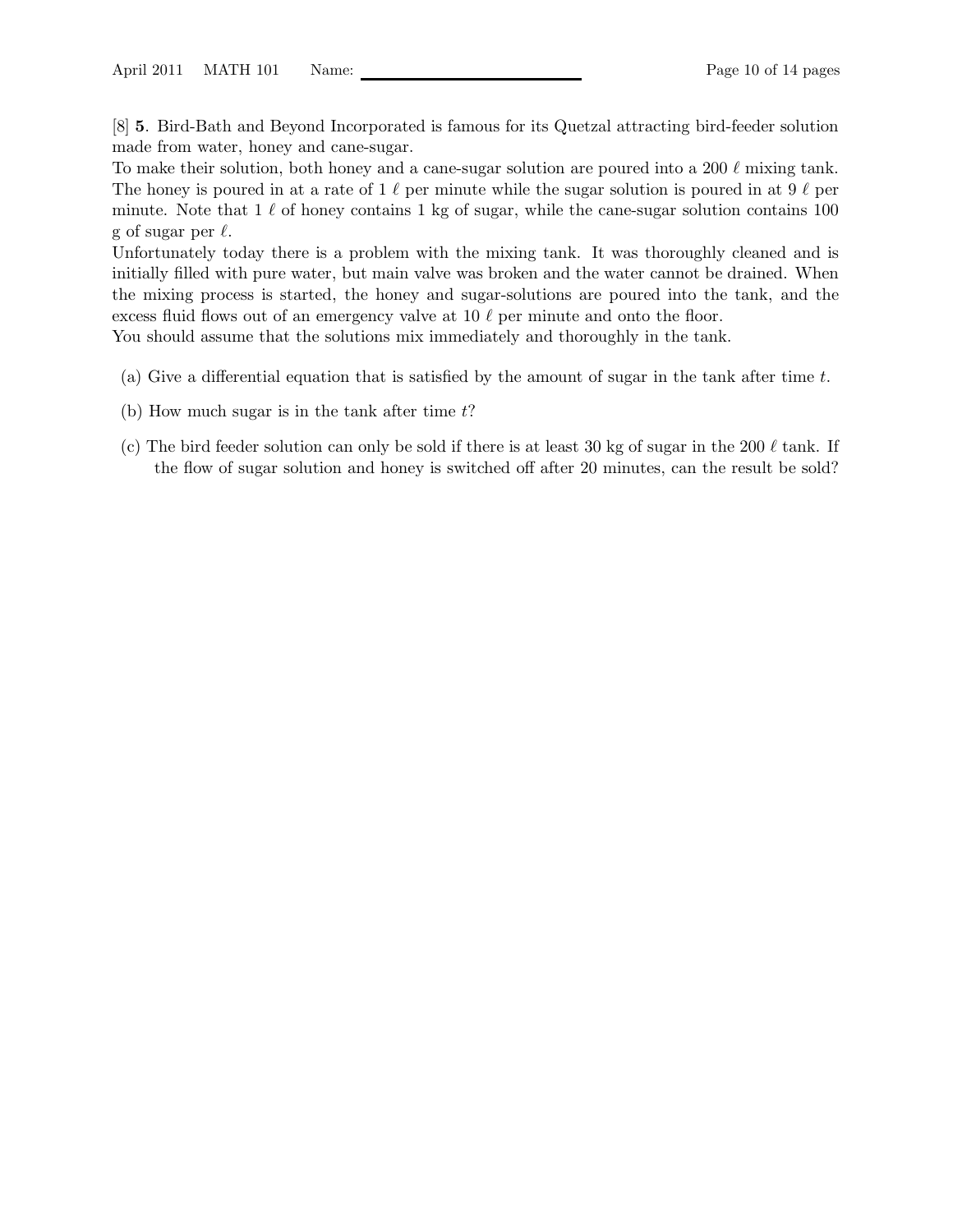(Blank page for calculations.)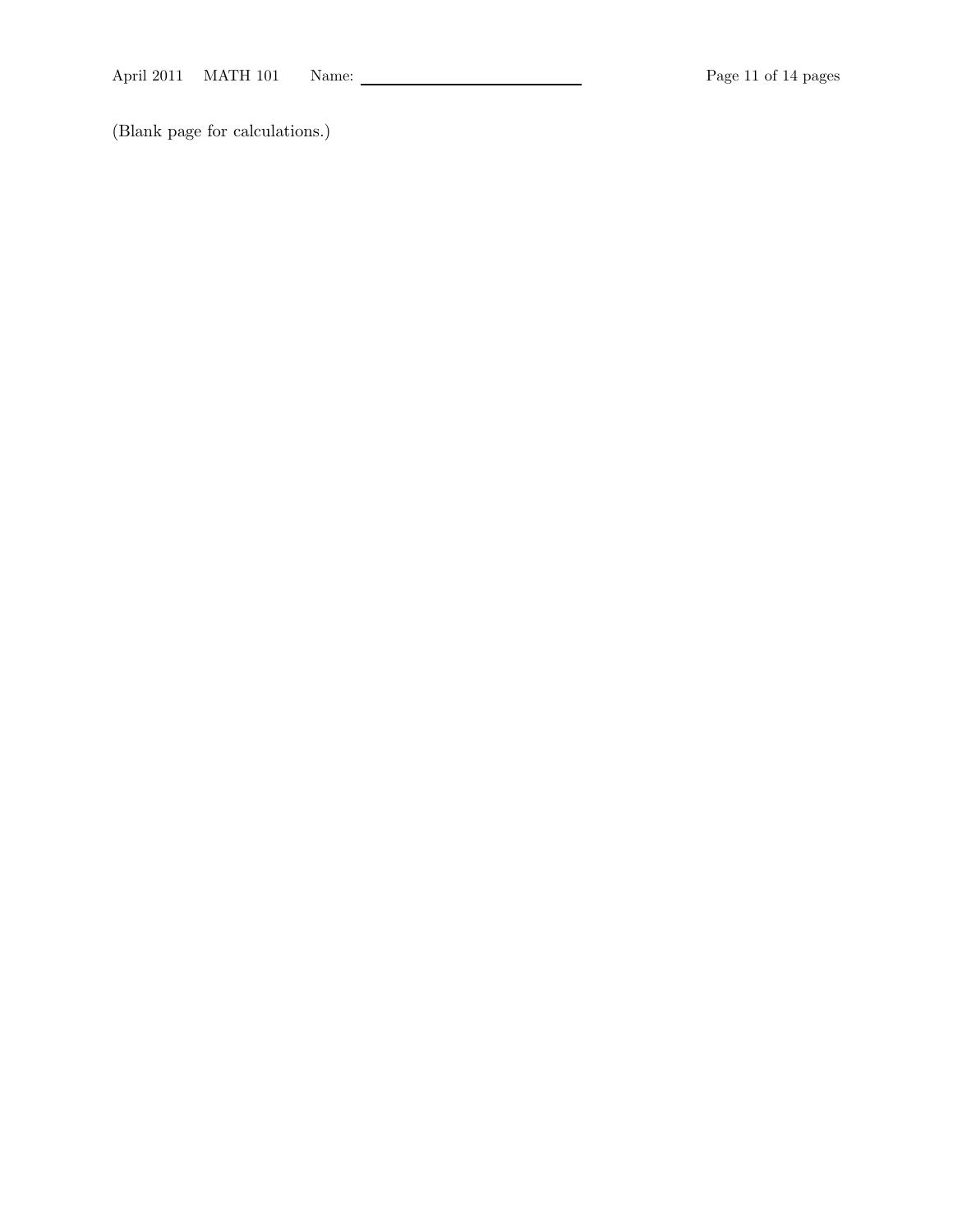[8] 6. (a) Evaluate the following indefinite integral as a power series, and find the radius of convergence:

$$
\int \frac{1}{1+x^3} \, dx.
$$

(b) Use part (a) to determine an approximation of the following definite integral so that the error in the approximation satisfies  $|\text{error}| \leq 10^{-9}$ . Remember to justify your answer:

$$
\int_0^{0.1} \frac{1}{1+x^3} \, dx.
$$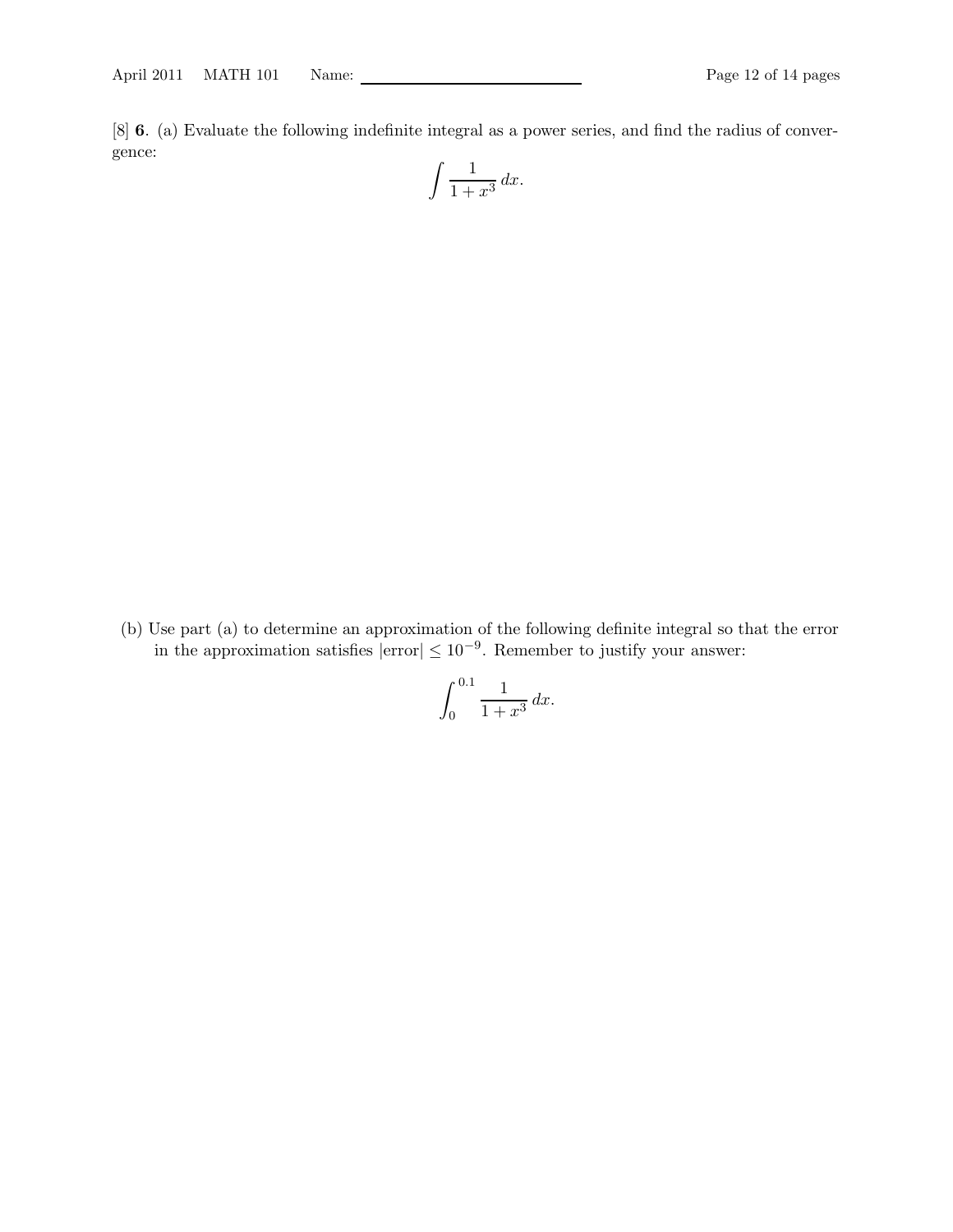[4] 7. Evaluate

$$
\int_{-1}^{2} (x-1) \, dx
$$

using a limit of Riemann sums. No credit will be given for using another method (but you can use another method to check your answer). You may use the formulas

$$
\sum_{i=1}^{n} i = \frac{n(n+1)}{2} \quad \text{and} \quad \sum_{i=1}^{n} i^2 = \frac{n(n+1)(2n+1)}{6}.
$$